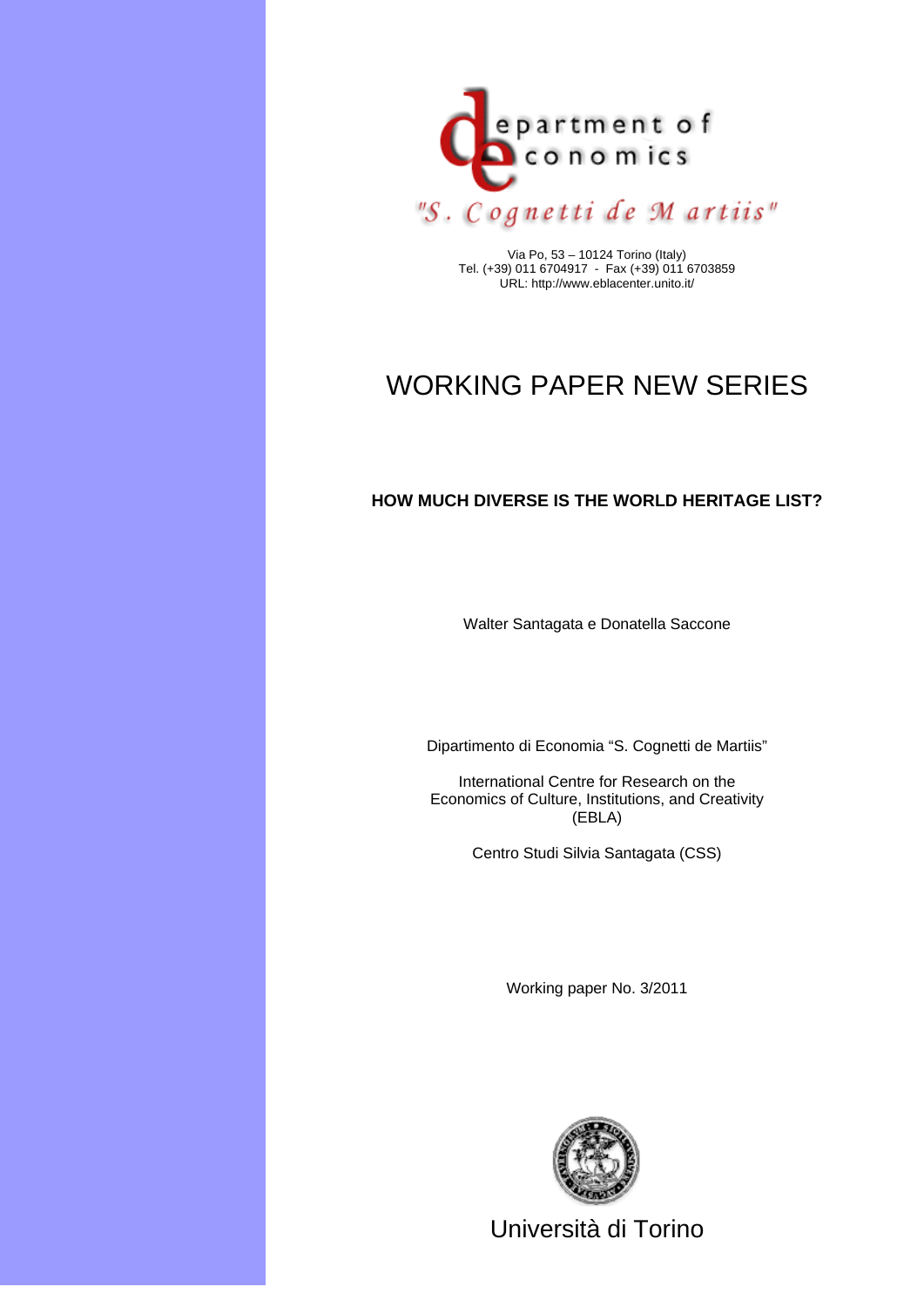# **How Much Diverse Is The World Heritage List?**

Donatella Saccone Department of Economics "S. Cognetti de Martiis" University of Turin

Walter Santagata Department of Economics "S. Cognetti de Martiis" University of Turin

#### **Abstract**

 In 2005 UNESCO launched the Convention on the *Protection and Promotion of the Diversity of Cultural Expressions*. The aim of the Convention was to foster cultural diversity worldwide, having knowledge of the role of cultural diversity and cultural activities in promoting economic development. The World Heritage List can be considered a basic reference for the protection of cultural diversity as well. This requires that the properties in the List fairly represent the main expressions of the human activity, according to a harmonious development respectful of cultural diversity.

 The aim of the paper is twofold. First, by using the Shannon-Weaver's index of diversity, we measure how much cultural diversity there has been in the World Heritage List since its beginning in 1978. In other words, we assess at which extent each culture is represented in the most important international system of cultural preservation and promotion. Second, we estimate the number of sites which guarantees the maximum level of cultural diversity and, then, we propose how to improve the World Heritage system by increasing the quality of the properties.

 Results show that just after the first two years of activity, the cultural diversity attained a good level and kept this level high until now. Notwithstanding this general conclusion, we estimate that there is room for a further improvement in the diversity by increasing the number of sites filling the cultural categories not still represented. It will result in 371 additional sites.

 Once attained the number of sites which guarantees the maximum of cultural diversity, the main policy left is to improve the World Heritage system by increasing the quality of the properties. The tool we select to launch this new strategy is a tournament model, according to which each property can be challenged by an external site belonging to the same cultural category. As a final result, there will be the substitution of lower-quality World Heritage properties with higher-quality properties. The model also takes into account risks related to political and lobby activities undermining the whole quality of the system and is used as a base to propose solutions.

### **JEL Codes:** C02; F53; Z10.

**Key Words:** International Organizations; UNESCO; Cultural Diversity; Measures of Diversity; Tournament Model.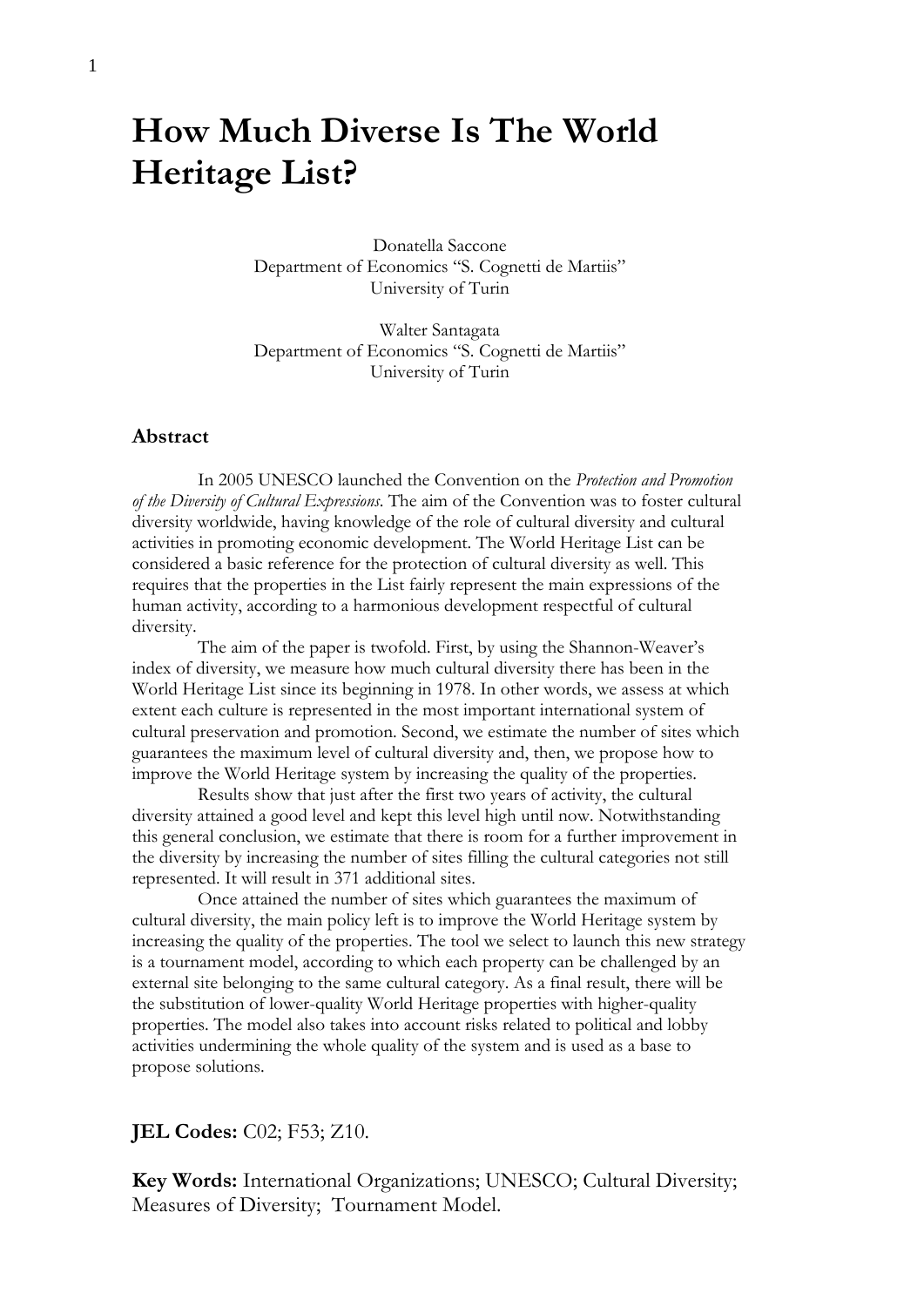# 1. Introduction

The UNESCO *Convention Concerning the Protection of the World Cultural and Natural Heritage* is reaching 40 years in 2012. It will be an exciting anniversary because the Convention has achieved a worldwide success: ratified by almost all the nations of the UN system, its *World Heritage List* so far consists of 911 properties spread in all continents. Even in future it could be expected a growing attention by the national governments aiming to register on the List the long line of properties included into their *Tentative Lists.* 

The main goal of the Convention has been *"… the duty of ensuring the identification, protection, conservation, presentation and transmission to future generations of the cultural and natural heritage…*" (art.4). A *World Heritage Centre* has been established for the operation of the Convention.

However, in the first 40 years of operation the Convention failed to address some main problems related to cultural heritage. Namely:

1. the *imbalance* among properties in terms of management, funding and, consequently, in the level of protection;

2. the attention to the *sustainable development* of properties;

3. the protection and support to the goal of *cultural diversity* among properties.

The first issue is still a real problem notwithstanding some tentative corrections, such as the launch of the *Periodic Reporting*, expected by the art. 29 of the Convention and operating since 2000. The main reason of the imbalance among properties is the lack of enforcement power by the World Heritage Centre headquarters. In fact, the only alerting measures are the *Delisting* and the *List of the Sites in Danger* (Bertacchini, Saccone and Santagata, 2010).

The second issue is now more sensible and has become a strategic goal of the UNESCO Culture Direction, mainly since the 2010 UNESCO Executive Board and the conference on "Culture and development: the role of culture for sustainable development and economic prosperity", held in Paris 6-7 October 2010.

The third issue has been dealt with the Convention on the *Protection and Promotion of the Diversity of Cultural Expressions* approved by the UNESCO General Assembly in Paris on the 20 October 2005, aware of the role of cultural diversity and cultural activities in fostering economic development. The Convention on cultural diversity refers to the general UNESCO policy and not specifically to the World Heritage Centre activity. But at a closer view the system of properties could be considered a basic reference for the protection of cultural diversity as well. This requires that the properties in the List fairly represent the main expressions of the human activity, according to a harmonious development respectful of cultural diversity.

However some factors can reduce the acknowledgement of the cultural diversity within the World Heritage system (ICOMOS, 2005):

i) the lack of legislation at the country level for the protection of monuments and sites, which is a prerequisite for inscription;

ii) the lack of lists or inventory of cultural properties;

iii) the lack in support of Tentative List;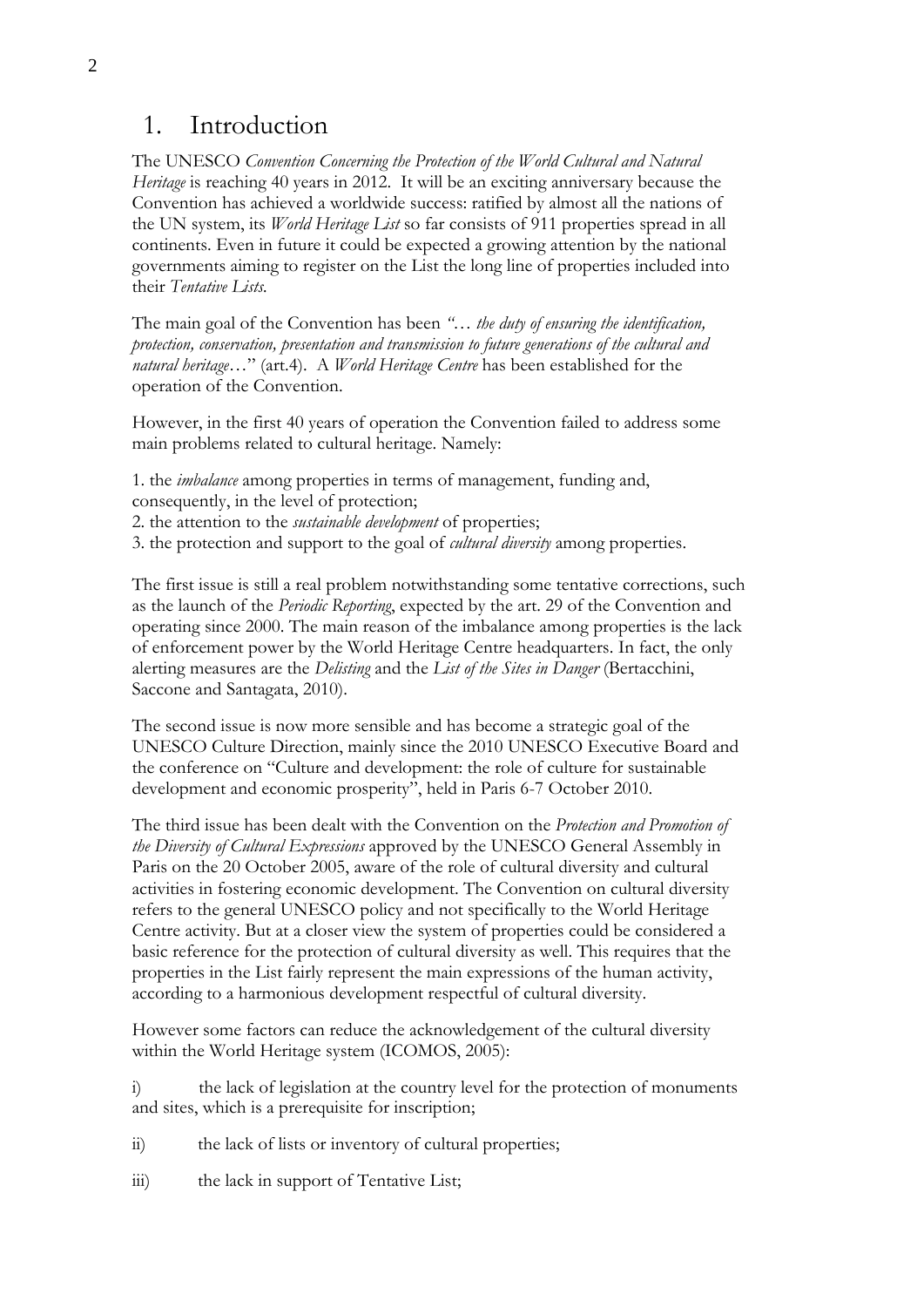iv) the lack of appropriate management systems.

Even if cultural diversity is a strategic goal, the measurement of it is very difficult and in some sense dependent on the methodology used (Benhamou and Peltier, 2007). In the present empirical investigation the Shannon Index has been used and its main traits will be discussed below.

Actually the aim of this paper is to measure the time evolution of cultural diversity expressed by the World Heritage List. While the List includes both cultural and natural properties, only the former will be considered. Two scenarios are possible. The first one considers the evolution of the List as oriented by political, institutional and geographic rules, which go beyond the issue of the cultural diversity and are not concerned with its achievement. The focus of this analysis is the econometric explanation of the disparity in the number of properties per countries ( Bertacchini and Saccone, 2011a and 2011b). The second scenario can prospect an increase in cultural diversity through an appropriate representation of the properties. In this case the focus of the analysis is on the qualitative evolution of the sites and the prevailing presence of a nucleus of dominant cultures. Unfortunately, as will be shown, this is the case conducive to a decline in the cultural diversity of UNESCO properties.

The paper is organized as follows. Paragraph 2 aims to define cultural diversity in theory and practice. Paragraph 3 describes data and methodology on which our work is based. Paragraph 4 presents the main results of our empirical analysis. In the light of empirical results, in paragraph 5 we draw some policy suggestions. Conclusions are presented in the last paragraph.

# 2. Defining cultural diversity

In 2005 UNESCO General Conference declared the importance of preserving cultural diversity in the *Convention on the Protection and Promotion of the Diversity of Cultural Expressions*. However, the concept of cultural diversity is still far from to have a clear and unambiguous definition. If at a first look this concept seems to be understandable by all people, problems arise when we try to trace a clear-cut definition and, above all, to measure cultural diversity. The aim of this paragraph is to describe how this concept originated and imposed its relevance in the UNESCO principles. Moreover, recent efforts of defining and measuring this concept will be presented.

# *Lévy-Strauss and the original principles inspiring UNESCO proposals*

Although Claude Lévi-Strauss and UNESCO collaborated in various circumstances, it is worth mentioning at least two important situations in which the thought of the anthropologist enriched the UNESCO principles with regard to the importance of preserving cultural diversity. In 1952, as a reaction to Nazism racist crimes, UNESCO published a series of short dissertations to address the problem of racial prejudice and, among them, Claude Lévi-Strauss's essay "Race and History". Moreover, in 1971, called upon by UNESCO, he gave the lecture "Race et culture" to open the International Year of Struggle Against Racism (Stoczkowski, 2008); in 2005 the concepts expressed in this speech were reaffirmed on the occasion of the sixtieth anniversary of the Organization.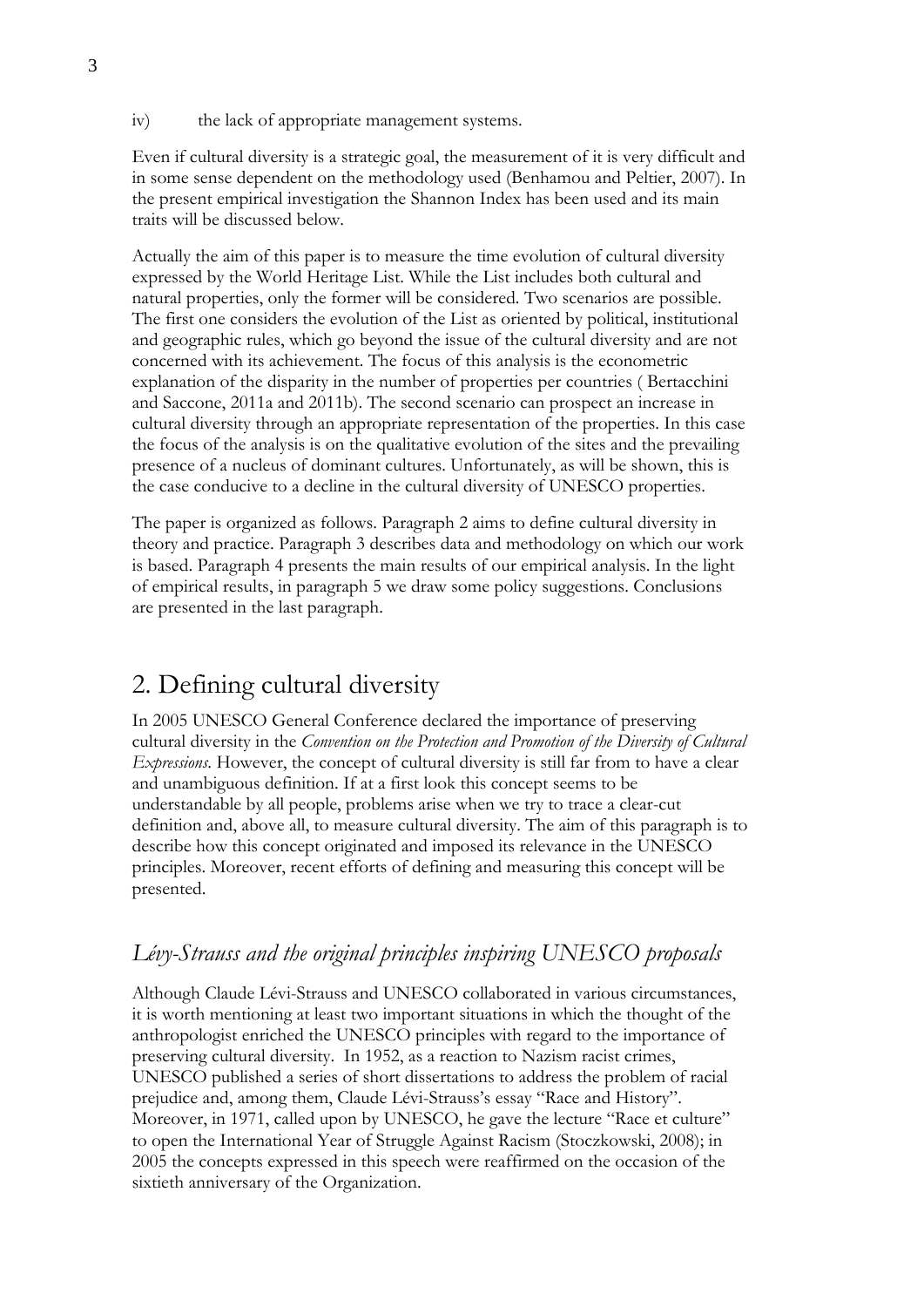In his speeches Lévi-Strauss coped with the concept of diversity among cultures, affirming that "on an vient à se demander si les sociétés humaines ne se définissent pas, in égard à leurs relations mutuelles, par un certain optimum de diversité au-delà duquel elles ne sauraient aller, mais en dessous duquel elles ne peuvent , non plus, descendre sans danger". In particular, he showed that there are no criteria on the basis of which a culture can be judged superior to another one. For this reason, we have to preserve all the cultures and, then, the cultural diversity, without exception.

We base our analysis on this view, considering each human expression worth being preserved and equally represented. In other words, we start from the assumption that every time a culture is underrepresented in the World Heritage list it is not due to its minor cultural value but to other exogenous factors or to the quality of each sites (Bertacchini and Saccone, 2011a). The definition of diversity (or heterogeneity) itself refers to the quality of being diverse and not comparable in kind; not comparable, hence neither better or worse. Of course, the World Heritage Convention established six criteria according to which a cultural site should be included on the List, first of all to be of outstanding universal value. None of them, however, favoured a culture rather than another. Sites of all cultures have then the possibilities to be represented on the World Heritage list, provided that they are a masterpiece of creative genius.

### *Cultural diversity in practice*

Moving from theory to practice, a series of efforts have been done to concretely define and measure cultural diversity in many fields, ranging from biology to economics (see Benhamou and Peltier 2007 for a review). First of all, it has been recognized that a systematic definition is needed to measure cultural diversity and its evolution (Ranaivoson, 2007). In his essay On the Economics and Analysis of Diversity, Stirling (1998) adopts the definition of diversity as the nature or degree of apportionment of a quantity to a set of well defined categories. The first problem is then to understand which and how many categories have to be considered. The number of categories into which the quantity in question can be divided is defined *variety*. The higher the variety of a system, the higher the level of diversity. A second problem relates to the degree of appointment for each category. Should each category be equally represented or should some species be more represented? This problem has been addressed also by the literature about income distribution and is partially related to the concept of inequality. Stirling defines this dimension as *balance*. Provided that each category is worth being equally represented, the more equal are the shares, the higher is the diversity. Third, in order to define the concept of diversity we should have clear "the nature and degree to which the categories themselves are different from each other… for two

systems of identical variety and balance, the system which is seen to include the more disparate options will be regarded as the more diverse." (Stirling, 1998, p. 40). This third dimension is called *disparity* and refers to the dissimilarities between the analyzed types. The higher is the difference between every pair of types, the higher is the diversity. Once categories are defined and the shares of types by category are known, it is quite simple to quantitatively measure variety and balance. Problems arise when we deal with the concept of disparity. Stirling recognizes by his own that it is difficult –in some cases impossible- to practically characterize disparity without recoursing to a formal taxonomy or classificatory schemes.

Given this difficulty, especially when the subject is culture, we define a system promoting cultural diversity as a system in which the number of represented cultures is as higher as possible (*variety*) and each culture is equally represented (*balance*). Moreover, we stress also the importance of the concept of *entropy* and order in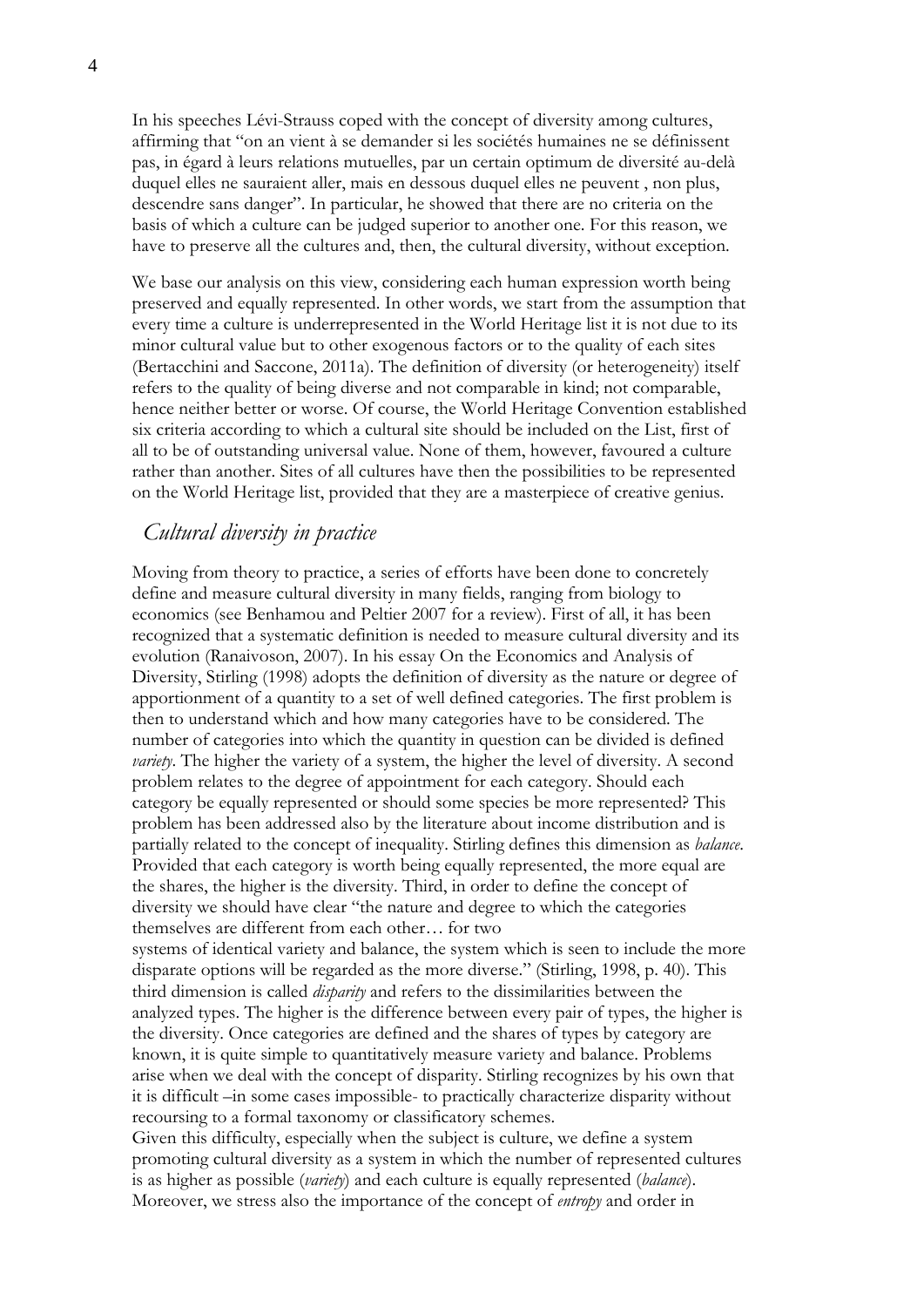defining cultural diversity as a system. It is not a case that many indexes of diversity or inequality belong to the family of entropy measures. In other words, the promotion of cultural diversity in the context of the World Heritage requires that the system evolves in a well-ordered and organized representation, in which the selection of the sites meets a series of diversity criteria rather than other exogenous and arbitrary factors. The analysis we present aims to understand how cultural diversity has been promoted by UNESCO World Heritage over time and to identify new criteria of sites selection to foster cultural diversity. If the aim of preserving cultural diversity has been achieved, the action of World Heritage should appeared to be as neutral as possible in the process of sites selection. In other words, it should follow Kant's principle of "I think", according to which an object cannot be thought without using categories. The "I think" is the supreme principle of the human knowledge and should act not as the creator of the reality but as the one who order it.

# 3. Data and Methodology

Our analysis aims to measure the evolution of cultural diversity in the World Heritage system. In the light of previous considerations, we have to address three main problems. First, which and how many categories to identify. Second, which weight to assign to each category. Third, how to empirically quantify cultural diversity.

The ICOMOS report compiled in 2005 (ICOMOS, 2005) deals with the issue of identifying a series of categories to classify the World Heritage sites and qualitatively study potential unbalances. Authors proposed three different kinds of categorization. The first is a typological framework, a first approximation which identify 14 general categories ranging from archeological heritage to religious properties and historic towns. Authors themselves recognize that it is too general to give satisfactory results. The second is a thematic framework which identifies people's responses to their cultural environment, as cultural associations in society, expressions of creativity in the design of the built environment, response to spiritual needs, the utilization of natural resources, movement of peoples and the development of technologies (ICOMOS, 2005, p. 72). Although highly varied, this classification does not match our focus on world cultural expressions in historical and regional perspective. For this reason, we choose to adopt the third kind of ICOMOS categorization, which is a chronological-regional framework classifying cultural heritage in terms of time and space. For each region of the world, it identifies with a good degree of completeness which cultures and civilizations have emerged and developed (ICOMOS, 2005, p. 48). A description of every category is presented in Appendix A. Since World Heritage sites were classified in these categories up to 2002, we update the framework by classifying sites nominated from 2003 to 2010. In the complex, our study analyzes 704 cultural sites divided up in 50 ICOMOS categories and measures the evolution of cultural diversity from 1978 to 2010. Since we adopt Lévi-Stauss's view, according to which there are no criteria on the basis of which a culture can be judged superior to another one, we choose to assign equal weight to each category. In other words, cultural diversity is maximized when the share of World Heritage sites is equal for each category.

In order to empirically quantify cultural diversity over time, we use Shannon-Weaver's index of diversity (Shannon and Weaver, 1962). In our case, the use of Shannon-Weaver's index is proper for at least three reasons. First, it is a nonparametrical index and hence not dependent on a single theoretical framework.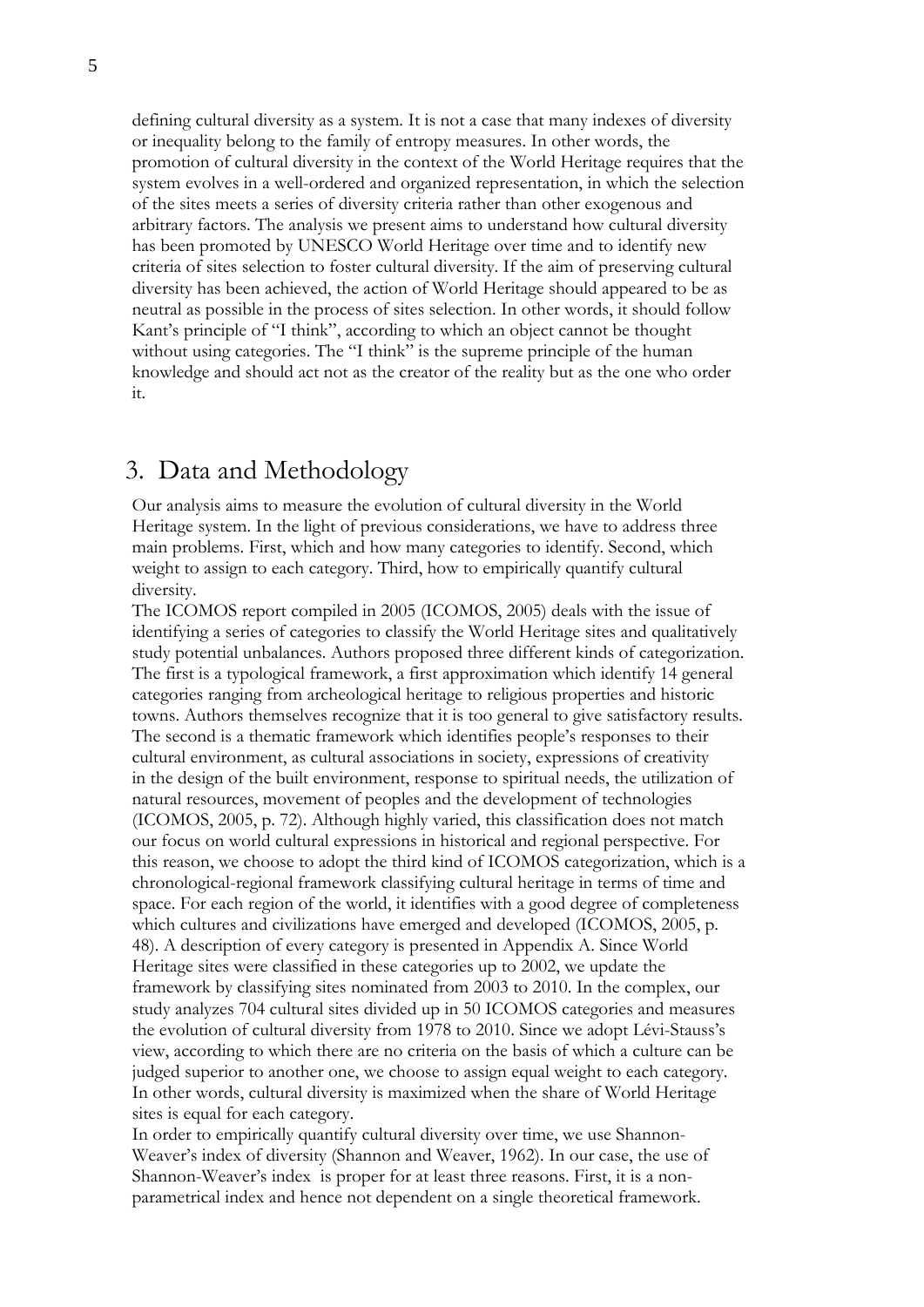Second, its non-parametrical character is appropriate when the analyzed system cannot be assumed to display particular structures or regularities (Stirling, 1998, p. 46).Third, it is a "dual concept" index, taking into account both *variety* and *balance*. The higher the number of categories, the higher the value of the index (*variety*). Likewise, the more equal the shares of sites per-category, the higher the value of the index. The index is defined as follows:

$$
[-\sum_{i=1}^N p_i \ln p_i,
$$

where N is the number of categories ( $N=50$ ) and  $p_i$  is the share of sites for the category *i*.

Since the Shannon-Weaver's index has no a maximum value to be used as a benchmark, for each year we calculate two indexes. The first is the *real* index, calculated on actual data. It represents the degree of cultural diversity within the World Heritage system. The second is an *ideal* index, calculated *as if* every year the shares of sites per-category were equal. The difference between the two values represents the gap in cultural diversity in the World Heritage system. The value of the first index can change over time if the balance of sites distribution among the 50 categories varies. The second index remains constant aver time, since the number of categories is fixed *a priori*.

# 4. Results: fading cultural diversity

Using Shannon-Weaver's index, it is possible to show the evolution of the cultural diversity among UNESCO properties. The main results are summed up in table 1, first column, and figure 1. The curve represents the evolution of the *real* index since 1978, showing a general trend towards an increase in cultural diversity in absolute terms. It can be further analyzed making reference to two sub-periods. Since 1978 to 1991 a significant and constant growth of diversity occurred all over the world. This result followed the efforts to establish the 1972 Convention applying it to a growing number of cultural categories in the world. However, in the second sub-period since 1991 to 2010 the positive trend shows a steady evolution indicating no significant increases in the degree of cultural diversity. This is due to the fact that, although the total number of cultural properties increased until to reach more than 800 sites, basically the new nominations have been dedicated to the same categories to detriment of the least represented cultures. Notwithstanding in 1994 the World Heritage Committee introduced some measures in order to limit the unbalances in the number of properties among countries, aiming to limit the dominant position of European countries, surprisingly the real trend didn't significantly change, indicating the capability of European countries to continue to perform a dominant position.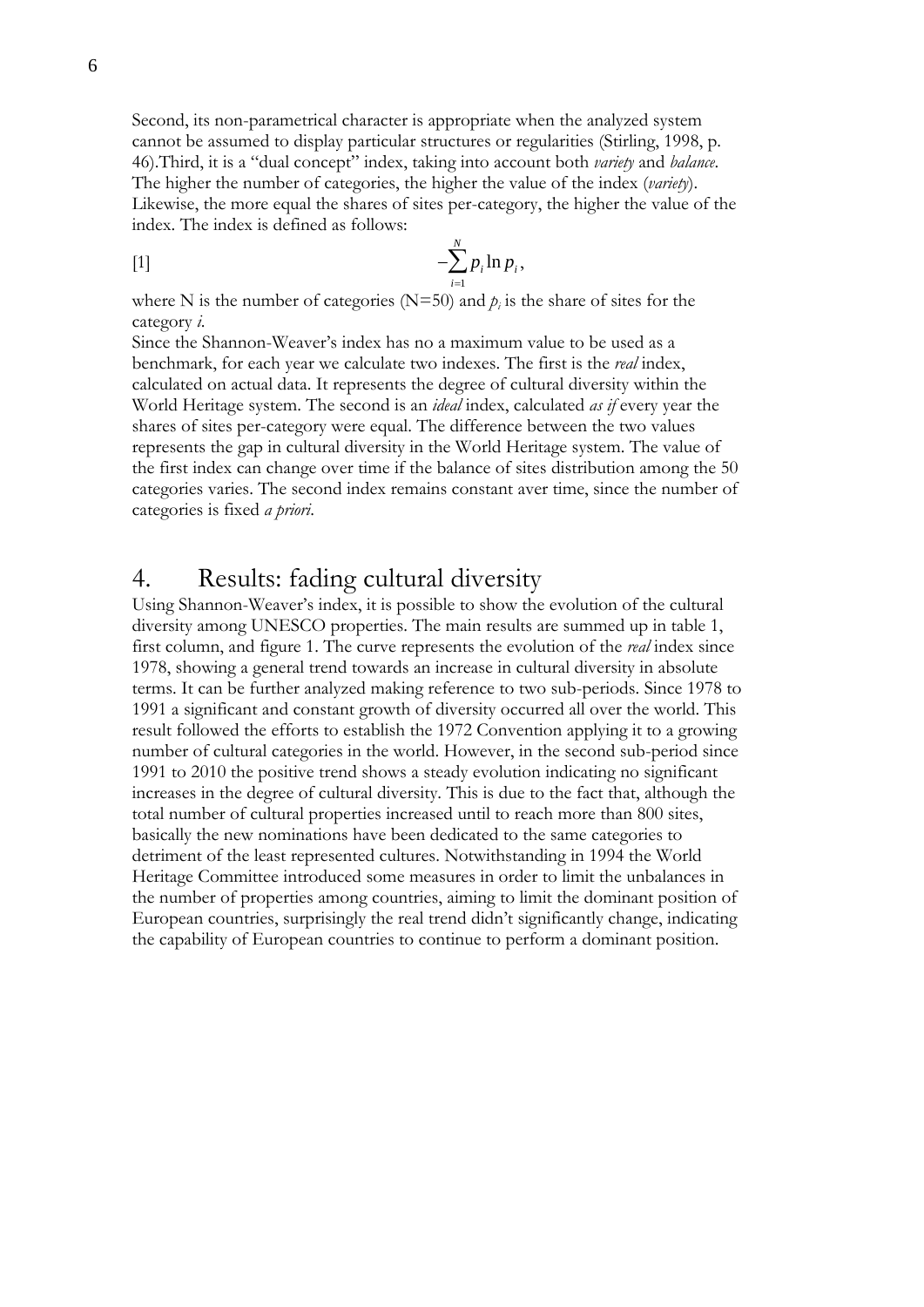| Year   | Shannon Index-Real | Shannon Index-Ideal | Difference | % of filled diversity |
|--------|--------------------|---------------------|------------|-----------------------|
| 1978   | 1.49               | 3.91                | 2.42       | 38.2                  |
| 1979   | 2.84               | 3.91                | 1.07       | 72.5                  |
| 1980   | 3.13               | 3.91                | 0.78       | 80.1                  |
| 1981   | 3.12               | 3.91                | 0.79       | 79.8                  |
| 1982   | 3.18               | 3.91                | 0.73       | 81.4                  |
| 1983   | 3.20               | 3.91                | 0.71       | 81.9                  |
| 1984   | 3.20               | 3.91                | 0.71       | 81.8                  |
| 1985   | 3.27               | 3.91                | 0.64       | 83.6                  |
| 1986   | 3.31               | 3.91                | 0.61       | 84.5                  |
| 1987   | 3.32               | 3.91                | 0.59       | 85.0                  |
| 1988   | 3.33               | 3.91                | 0.58       | 85.1                  |
| 1989   | 3.33               | 3.91                | 0.59       | 85.0                  |
| 1990   | 3.33               | 3.91                | $0.58\,$   | 85.2                  |
| 1991   | 3.35               | 3.91                | 0.56       | 85.7                  |
| 1992   | 3.35               | 3.91                | 0.56       | 85.6                  |
| 1993   | 3.32               | 3.91                | 0.59       | 84.9                  |
| 1994   | 3.32               | 3.91                | 0.59       | 84.9                  |
| 1995   | 3.30               | 3.91                | 0.61       | 84.4                  |
| 1996   | 3.29               | 3.91                | 0.63       | 84.0                  |
| 1997   | 3.26               | 3.91                | 0.66       | 83.2                  |
| 1998   | 3.26               | 3.91                | 0.65       | 83.4                  |
| 1999   | 3.27               | 3.91                | 0.65       | 83.5                  |
| 2000   | 3.25               | 3.91                | 0.66       | 83.2                  |
| 2001   | 3.26               | 3.91                | 0.65       | 83.3                  |
| 2002   | 3.26               | 3.91                | 0.65       | 83.3                  |
| 2003   | 3.29               | 3.91                | 0.62       | 84.0                  |
| 2004   | 3.30               | 3.91                | 0.61       | 84.3                  |
| 2005   | 3.32               | 3.91                | 0.60       | 84.8                  |
| 2006   | 3.33               | 3.91                | 0.59       | 85.0                  |
| 2007   | 3.33               | 3.91                | 0.58       | 85.1                  |
| 2008   | 3.35               | 3.91                | 0.56       | 85.7                  |
| 2009   | 3.36               | 3.91                | 0.55       | 85.8                  |
| 2010   | 3.37               | 3.91                | 0.55       | 86.0                  |
| Year X | 3.76               | 3.91                | 0.15       | 96.2                  |

Table 1: Shannon index

Source: our calculations based on World Heritage and ICOMOS (2005) data. Individual data are available on request to the authors.

In figure 2, we plotted the value of the ideal index (Table1, column 3), calculated as described above, whose value is 3.91, against the values of the real index (Table 1, column 2). This represents the absolute difference between the maximum attainable level of cultural diversity and the real achieved diversity (Table 1, column 4). As we can see, the distance between the two values tends to be high and over 80% since 1982 (Table 1, column 5).

Even if in 2010 the percentage of covered diversity reaches its maximum, 86%, there is room for filling the remaining gap, which is equal to 14%. This calls for the necessity of a new phase in the selection process. New policies should be designed to fill the remaining gap and make the real curve approaching to the ideal one. In the next section, we develop a dedicated proposal.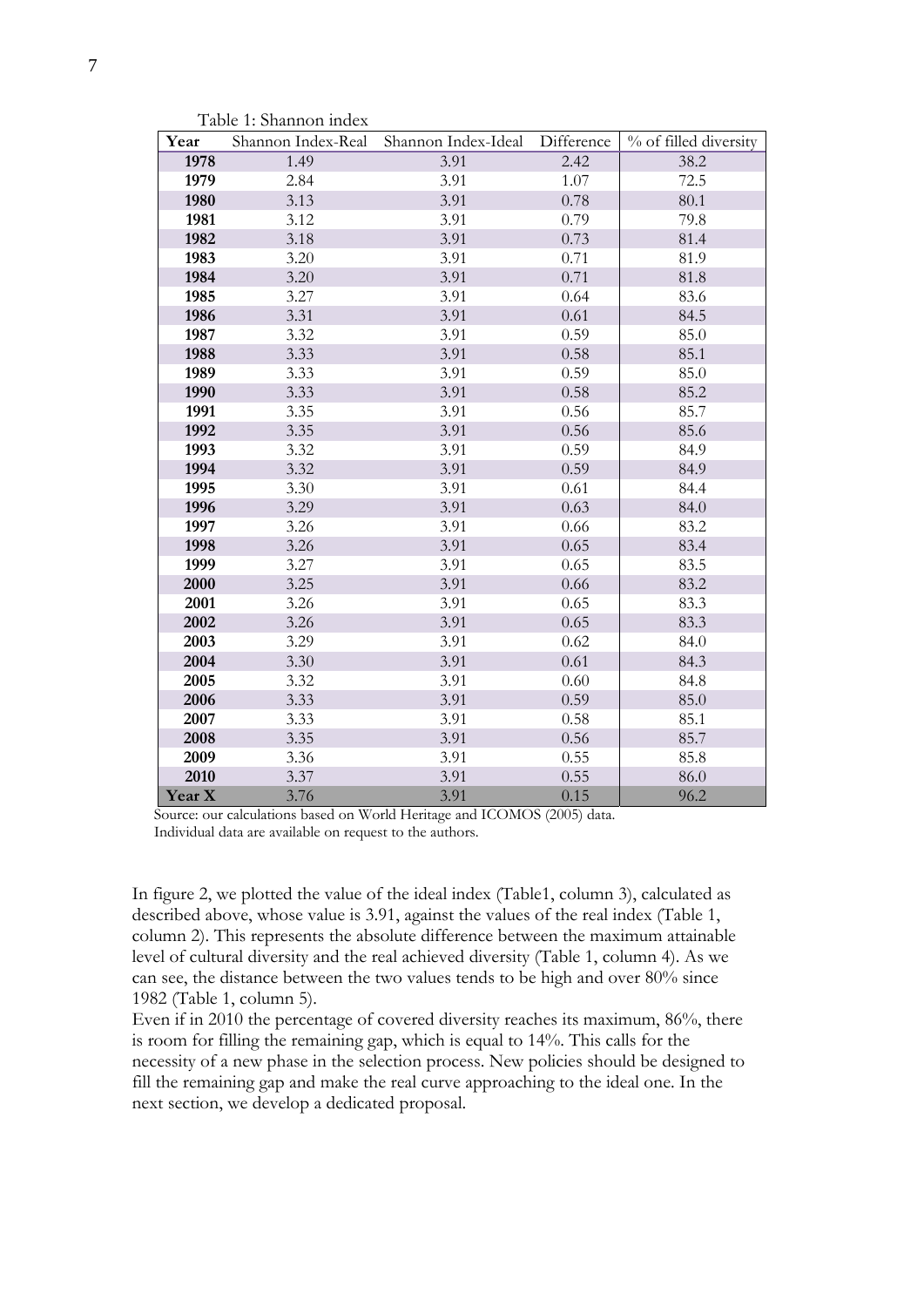

Figure 1: Trend in real cultural diversity within the World Heritage System 1978-2010

Source: our calculations based on World Heritage and ICOMOS (2005) data. Individual data are available on request to the authors.



Figure 2: Comparison between real and ideal diversity

Source: our calculations based on World Heritage and ICOMOS (2005) data. Individual data are available on request to the authors.

# 5. A policy proposal

# Two Scenarios

Given the difference between the real and the ideal index, it is possible to identify two possible scenarios to attain the number of sites that approaches to the maximum of global cultural diversity. The first scenario, although based just on theoretical ideas, assumes that all categories have the same number of sites, as obtained in 2010 by the largest category, i.e. 93 sites per-category. Under this hypotetical scenario, the total of World Heritage properties would be 3833. Obviously, this is a hypothetical scenario that not only needs a too long time to be achieved, but also its very large number of properties could weaken the value of the UNESCO brand distinction. Increasing the number of sites, in fact, decreases the value of distinction and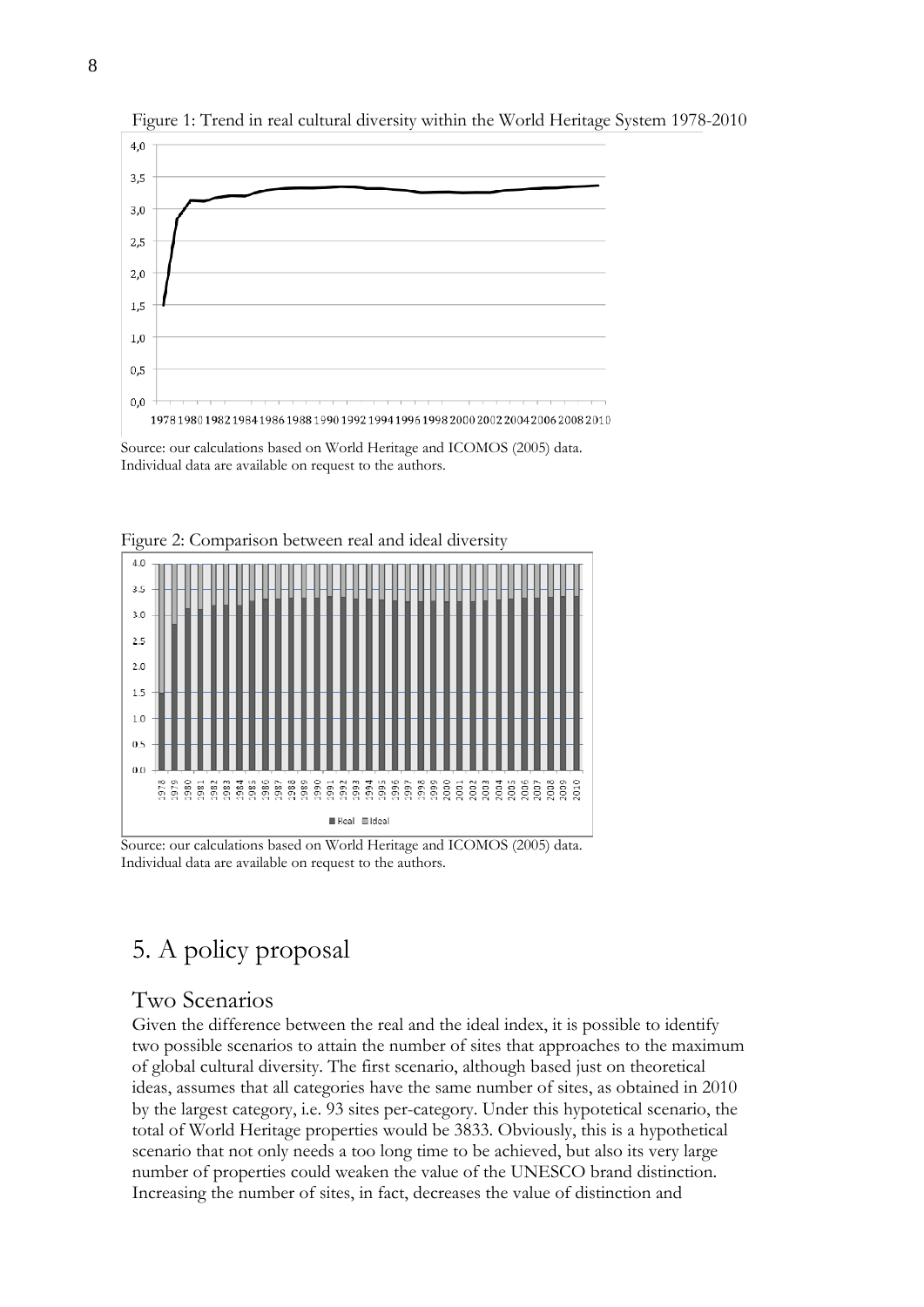exclusivity of the brand produced by UNESCO. The second scenario, which may be considered as a second-best, assumes that all categories contain at least the average number of sites registered in 2010 (which is 17 sites per category). In this case, the total number of sites should be 1188, of which 371 have to be still nominated and registered. This number, though not corresponding to the highest level of cultural diversity which can be obtained, however, can fill the gap between real and ideal diversity. In this case, the percentage of filled diversity would be 96%. At the same time it preserves the ability of the brand to function as a signal of high quality. Once attained the number of sites which guarantees the maximum of cultural diversity, the main policy left is to improve the UNESCO system by increasing the quality of the properties.

### A Tournament Model

What happens when we would like to increase the quality of the UNESCO properties without go beyond the threshold defined before? One possibility is not to change the threshold number but to change the quality through a tournament system. A tournament means that each property can be challenged by an external site belonging to the same category, which supposes to be of higher quality. The general result of this system can allow to improve the quality of the all properties keeping constant the degree of cultural diversity and the differentiation power of the UNESCO brand. In fact, the tournament is an efficient way to make the best quality of each contestant to emerge.

The tournament can be modeled with two risk-averse contestants i and j belonging to the same cultural category. In this way the diversity index won't change but if the tournament succeed the quality of the system can increase. Tournaments have long been used as a resource allocation device. Our proposal allows UNESCO to launch periodical notices of challenge. In other words, the properties not in the list are invited to challenge those within the list and in the same category. At this point, after the experts' evaluation, if the property will be considered of superior quality will enter the list substituting the defied property. The number of sites per-category will stay equal but it will increase the average quality of the sites in that category. On the contrary, if the experts' evaluation will judge the quality of the challenger not enough high, nothing will change. Of course, to perform this procedure quality criteria will be needed to help the experts in the evaluation and the properties in their selfevaluation, but this is beyond the aims of this paper.

However, our proposal could suffer from a political limit, which means to make reference to the power of the lobbying activity. According to this approach, what counts is not the quality of the sites but external factors like power and economic influence, collusion and dominant position within the World Heritage Committee. As a result, a new unbalance could be reproduced at this unexpected level, if the selection policy will not be fair and exclusively focused on quality criteria.

#### *The model*

Our proposal can be theoretically modeled. The model we will propose is based on the current WH system of site selection, in order to understand how tournaments could make agents to maximize their effort and which risks can rise. In fact, even if the model was correctly applied to the reality, some corrections to the WH system would be necessary to guarantee a real increase in the average quality. We draw from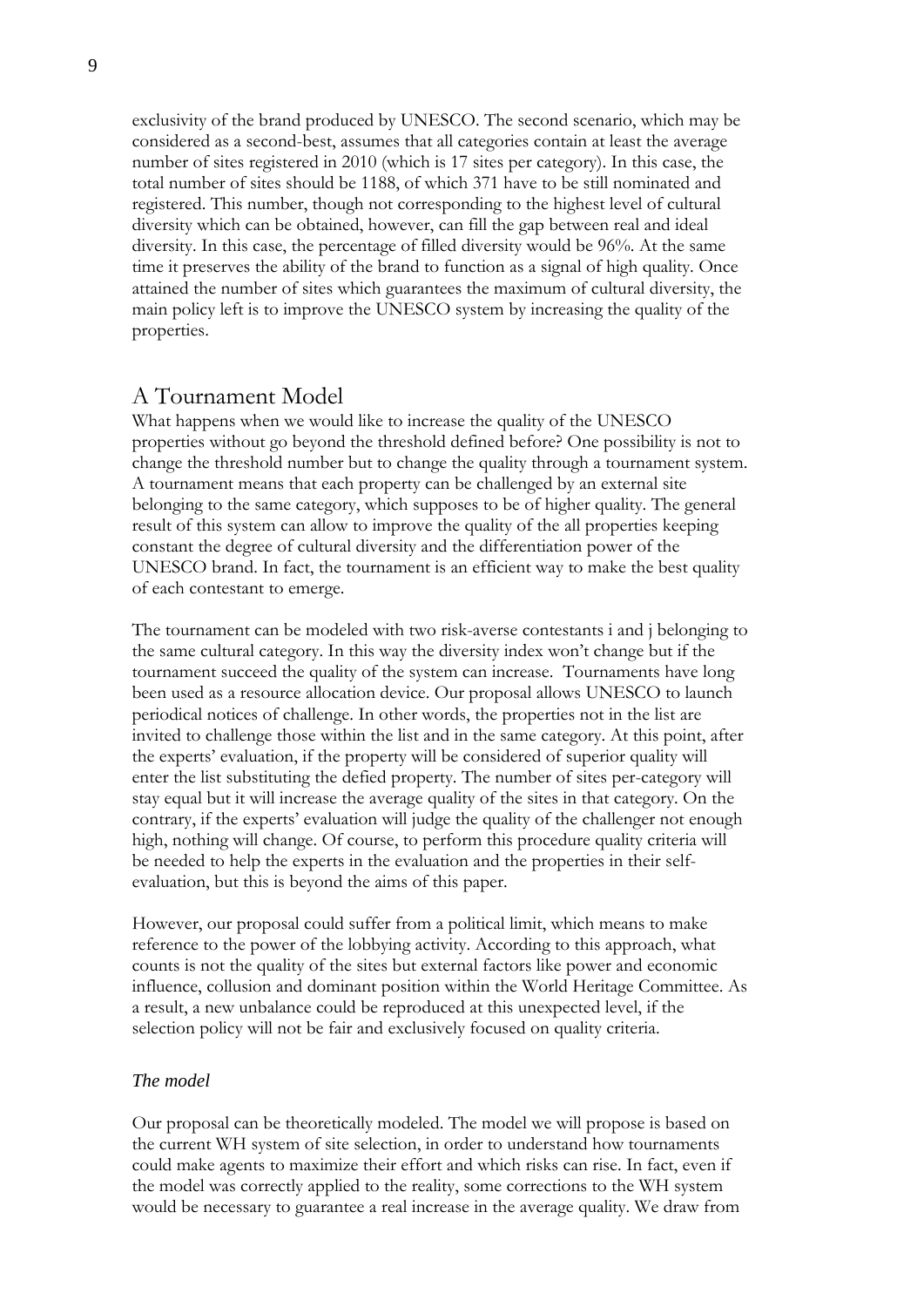literature on rank-order tournament (Lazear and Rosen, 1981; Krakel, 2007; Frey et al., 2009). In a rank-order tournament at least two agents compete against each other given prizes (Krakel, 2007). In our case, agents are sites which compete to win or lose the status of World Heritage. For the sake of simplicity, we show a one by one competition, in which each site compare itself to another site. In our proposal, in fact, each site already belonging to the World Heritage list compares itself to the new proposed site which wants to enter the list. Analogously, it is realistic to suppose that the new site aspiring to enter the list compares itself to the lowest-quality site currently inscribed to the list.

Following the tournament model proposed by Lazear and Rosen (1981) and Krakel (2007), we assume that each agent is risk averse and has an observable performance  $q_i$  resulting from the endogenous effort  $e_i$  chosen to win, from the exogenous ability  $a_i$  of the agent, and from the exogenous noise  $\varepsilon_i$ .

$$
q_i = e_i + a_i + \varepsilon_i \quad (i=1,2)
$$
\n<sup>(1)</sup>

The effort to win has a cost described by the function  $c(e_i)$ , with  $c(0)=0$ ,  $c'(e_i)>0$  and c''(e*<sup>i</sup>* )>0.

In our case, we can see the individual effort as the amount of monetary and human resources expended to improve the quality of the site, to valorize it and to prepare the nomination report. The exogenous ability depends above all on the cultural value of the site and, secondly, on the previous experience that the country in which the site is located has in proposing new World Heritage sites, on the availability of skills and human capital to preserve the site and to write the nomination report. Finally, the noise  $\varepsilon$  represents the exogenous shocks disturbing the probability to win. This probability depends in turn on the effort and the ability of the site. In the World Heritage system, the noise can be seen as the influence of institutional factors and lobbies activities (Bertacchini and Saccone, 2011b), disturbing the fairness of the competition. The principal, in our case the World Heritage experts, can observe the final performance  $q_i$  but none of its single components.

In the tournament, two sites, *i* and *j*, compete to win the World Heritage status WH. If  $q_i > q_j$ , the site *i* will enter (or remain) in the list, while the site *j* will exit (or will stay out) from the list. The utility function of each agent is then given by:

$$
U_i(e_i) = p_i u_i (WH^1) + (1 - p_i) u_i (WH^0) - c(e_i)
$$
\n(2)

$$
U_j(e_j) = p_j u_j (W H^1) + (1 - p_j) u_j (W H^0) - c(e_j)
$$
\n(3)

The probability of success is a cumulative distribution depending on the difference in the efforts and the difference in individual ability Δ*a* :

$$
p_i = F(e_i - e_j - \Delta a) \tag{4}
$$

By assuming that 
$$
u_i
$$
 (WH<sup>0</sup>)=0 and  $u_i$ (WH<sup>1</sup>)> > 0, the first order conditions are:  
\n
$$
f(e_i^* - e_j^* - \Delta a)u_i^1 - c'(e_i^*) = 0
$$
\n(5)

$$
f(e_i^* - e_j^* - \Delta a)u_j^1 - c'(e_j^*) = 0
$$
\n(6)

In other words, we can see the equilibrium effort to obtain the WH status as a decision based on two factors:

1) The role of the effort and the ability on the probability to win. The flatter the density function f(.) (the higher the exogenous risk), the lower will be the equilibrium effort for a rational risk averse agent. In other words, the less the probability to succeed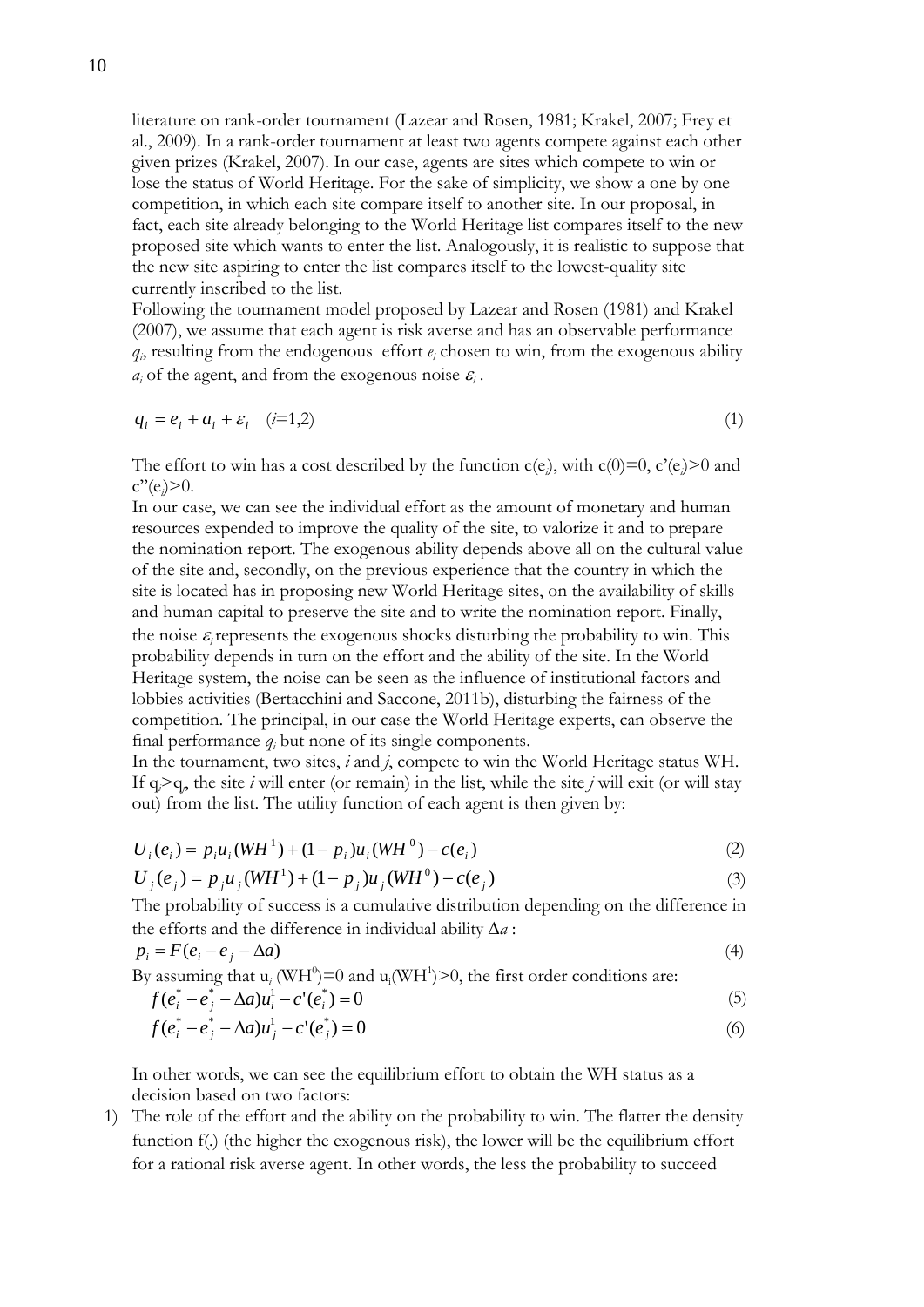depends on the effort and the ability and more on disturbing factors (country's institutional power and lobbies activities), the lower will be the effort.

2) The cost function. The higher the cost of increasing the effort, the lower will be the equilibrium effort.

This theoretical exercise can give rise to a series of practical considerations and suggest policy solutions. It is indeed based on the realistic assumption that what the WH experts observe is not the real cultural value of a site, but the final performance of the agents, depending not only on the cultural value of the site but also on exogenous factors influencing the shape of the probability to win and on the cost of efforts. As a consequence, a high-cultural value site could be discouraged to maximize its effort if the country in which it is located is excluded from institutional seats in the World Heritage Committee. At the same time, since the cost of the effort varies across countries, a high-cultural value site located in a poor country with high opportunity costs of effort (resources could be concentrated to other social priorities as education and health), in spite of all could have an effort approaching to zero. This increases the possibility to succeed of another site located in a country with lower costs of effort, even if it has a bit lower cultural-value. Therefore, this can undermine the whole quality of the Word Heritage system. By taking into account this risk, the World Heritage system and its process of selection should be partially changed, by increasing the observability and the focus on the real cultural value and minimizing the role of exogenous institutional shocks (for example by favoring the turnover in the World Heritage Committee). Moreover, the local agencies of ICOMOS, ICCROM and IUCN should be more active in consulting and sustaining sites located in poor countries characterized by high costs of effort.

# 6. Conclusions

The first part of this paper aims to measure the existing cultural diversity among UNESCO properties by using the Shannon index of diversity. The main result shows that just after the first two years, the cultural diversity attained a good level and kept this level high until now. Notwithstanding this general conclusion, we estimate that there is room for a further improvement in the diversity by increasing the number of sites filling the categories not still represented. It will result in 371 more sites.

Once attained the number of sites which guarantees the maximum of cultural diversity, the main policy left is to improve the UNESCO system by increasing the quality of the properties. Thus, the second part of this paper is an attempt to define policies improving the quality of UNESCO properties. The tool we selected to launch this new strategy is a tournament model. A tournament means that each property can be challenged by an external site belonging to the same category, which supposes to be of higher quality. As a final result, there will be the substitution of lower-quality UNESCO properties with higher-quality properties. The model also takes into account risks related to political and lobby activities undermining the whole quality of the system and is used as a base to propose solutions.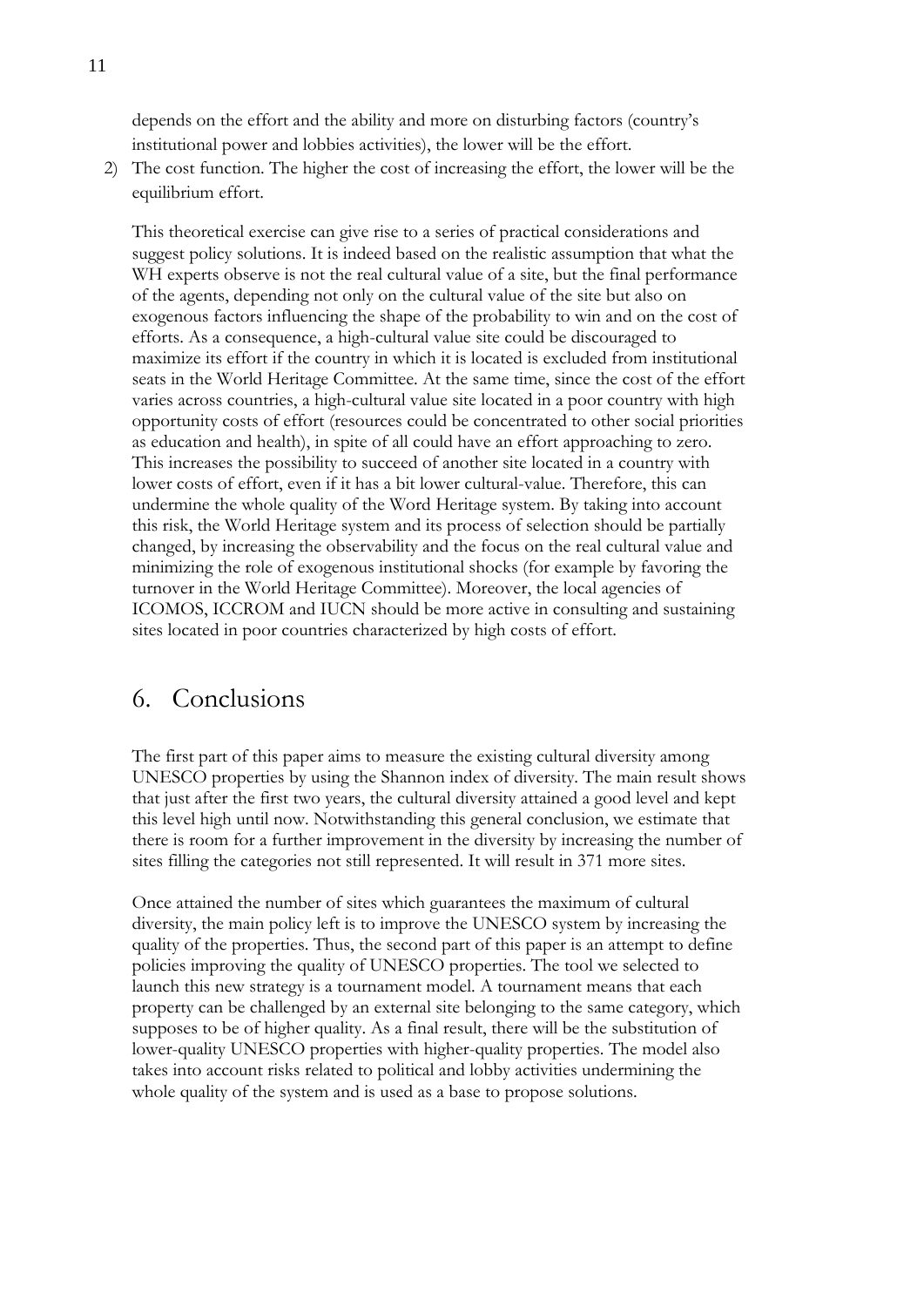# References

Bertacchini, Enrico, Saccone, Donatella and Santagata, Walter (2010), Loving Diversity, Correcting Inequalities: Towards a New Global Governance for the UNESCO World Heritage, International Journal of Cultural Policy, forthcoming, first published on-line.

Bertacchini Enrico, Saccone Donatella (2011a), The Political Economy of World Heritage, Working Paper No. 01/2011, CSS-EBLA.

Françoise Benhamou, Stéphanie Peltier (2007), How should cultural diversity be measured? An application using the French publishing industry, Journal of Cultural Economics, vol. 31(2), pages 85-107.

Frey Bruno S., Savage David A., Torgler Benno (2009), Surviving the Titanic Disaster: Economic, Natural and Social Determinants, CREMA, Working Paper No. 2009/03.

Heritiana, Ranaivoson (2007), Measuring cultural diversity: A definition based on an overview of existing literature, Université Paris 1, Maison des Sciences Économiques.

ICOMOS (2005), World Heritage List. Filling the Gaps – An Action Plan for the Future, Monuments and Sites, XII, Paris. Downloadable at www.international.icomos.org/world\_heritage/whlgaps.htm

Krakel Matthias (2008), Emotions in Tournaments, Journal of Economic Behavior & Organization, 67, pp. 204-214.

Lazear Edward, Rosen Sherwin (1981), Rank-order tournaments as optimum labor contracts, Journal of Political Economy, 89, pp. 841–864.

Lévi-Strauss, Claude (1952), Race and History, UNESCO, Paris.

Saccone Donatella, Bertacchini Enrico (2011b), Culture, Heritage and Economic Development - Empowering Developing Countries, Working Paper No. 02/2011, CSS-EBLA Center.

Shannon Claude Elwood, Weaver Warren (1962). The Mathematical Theory of Communication, Urbana, Illinois: The University of Illinois Press.

Stirling, Andrew (1998), On the Economics and Analysis of Diversity, SPRU, Electronic Working Papers Series, No. 28.

Stoczkowski, Wiktor (2008), Claude Lévi-Strauss and UNESCO, The UNESCO Courier, No. 5.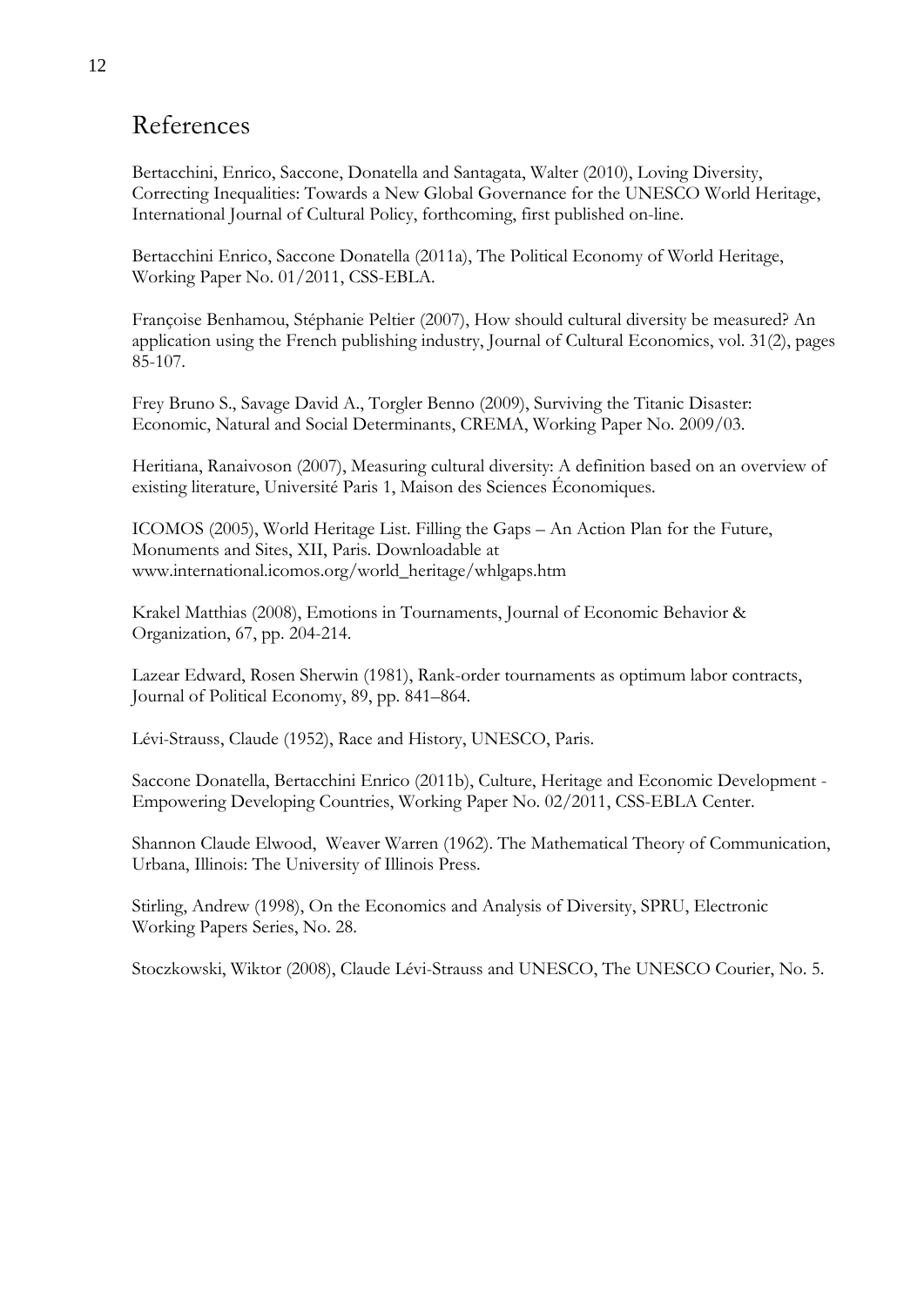# APPENDIX A

# **Chronological-regional framework – Description of the 50 categories**

## **EARLY EVOLUTION OF MAN IN THE WORLD**

- 1. Paleolithic period (Old Stone Age)
- 2. Mesolithic and Neolithic periods (Middle and New Stone Age)
- 3. Bronze Age and Iron Age

### **NEAR AND MIDDLE EAST AND NORTH AFRICA**

- 4. Mesopotamia
- 5. Egypt
- 6. Ancient Anatolia
- 7. Phoenician civilization in the Mediterranean and Ancient North Africa
- 8. Near Eastern Kingdoms (Israel and Judah; Palestine, Syria, Aegean civilizations)
- 9. Ancient Iran
- 10. Persian Empires
- 11. Empire of Alexander the Great, Hellenistic period (Anatolia, Near and Middle East, Egypt)
- 12. Roman Empire
- 13. Byzantine Empire (Eastern Mediterranean, Anatolia)
- 14. Arabia and related states
- 15. Caliphates in the Near and Middle East and Egypt
- 16. The Maghreb
- 17. Seljuk Empire (1038-1279) (Anatolia, the Middle East, Central Asia)
- 18. Ottoman Empire (1300-1922) (Anatolia, Near East, Egypt, North Africa)

## **EUROPE**

- 19. Aegean, Minoan and Mycenaean civilizations
- 20. Greek City States and Classical Greece (Athens, Corinth, Sparta, Thebes, South of Italy)
- 21. Empire of Alexander the Great and the Hellenistic period (Macedonia, Greece)

22. Early Non-Classical Europe (Iberians, Latins, Umbrians, Illyrians, Etruscans, Celts, Phoenicians, etc.)

23. Rome and Roman Empire (Rome, Roman Republic, Roman Empire; Early Christian art)

- 24. Byzantine Empire (Eastern Roman Empire) (4th century AD 1453)
- 25. Eastern Medieval Europe
- 26. Southern Medieval Europe

27. Western and Northern Medieval Europe (Romanesque and Gothic Art and Architecture)

28. 15th – 16th centuries (Renaissance; Religious discords / Reformation; European colonization)

29. 17th – 18th centuries (Thirty-Year War, Absolutism, Age of Reason; Baroque, Rococo, Classicism)

30. Europe from the French Revolution to the First World War (1789-1914)